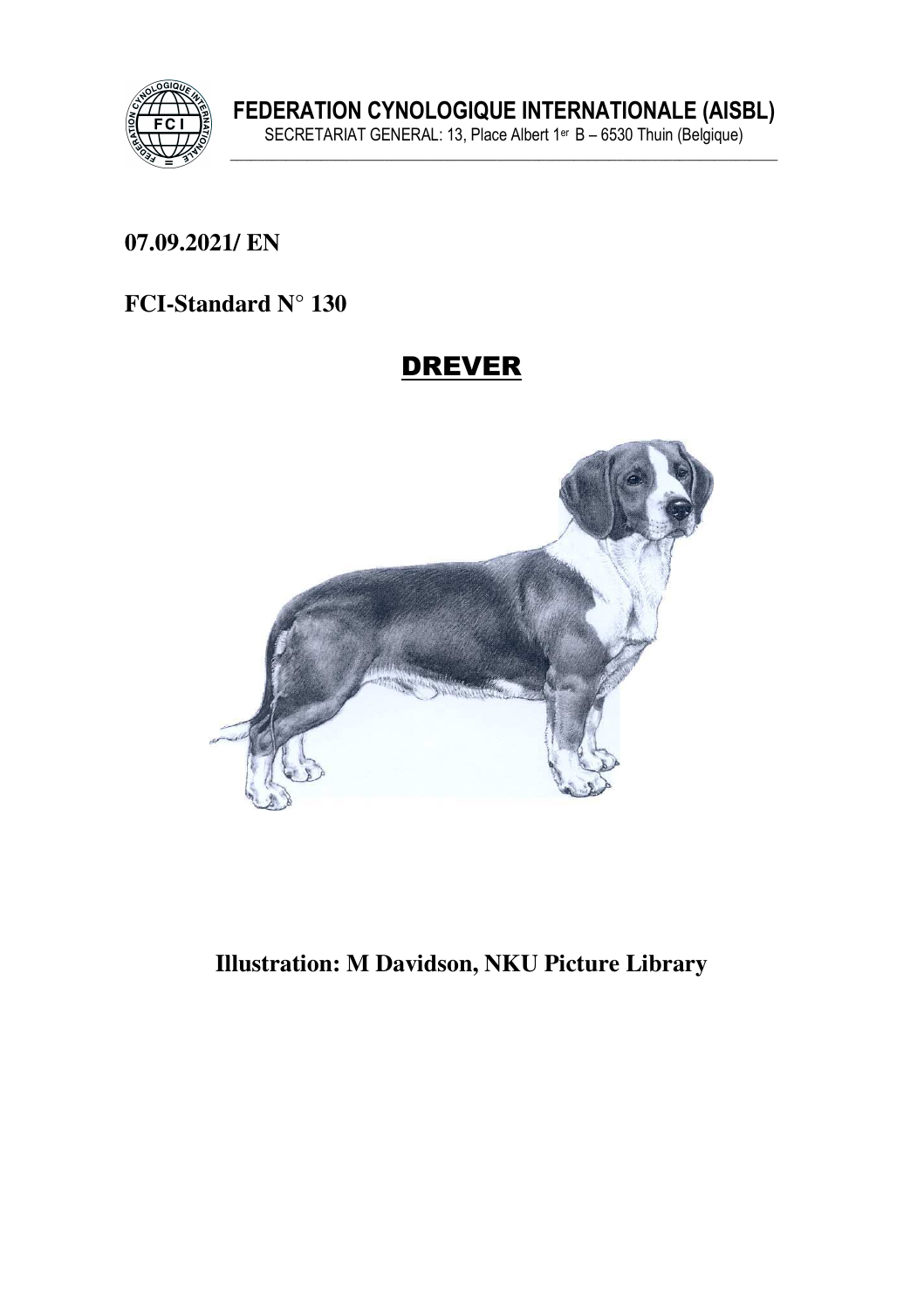**TRANSLATION**: Renée Sporre-Willes (Official language: EN).

**ORIGIN**: Sweden.

### **DATE OF PUBLICATION OF THE OFFICIAL VALID STANDARD**: 27.07.2021.

**UTILIZATION**: Scenthound.

| <b>FCI-CLASSIFICATION:</b> | Group 6             | Scenthounds and     |
|----------------------------|---------------------|---------------------|
|                            |                     | related breeds.     |
|                            | Section 1:3         | Small-sized Hounds. |
|                            | With working trial. |                     |

**BRIEF HISTORICAL SUMMARY:** The small-sized German hound, the Westphalian Dachsbracke, was imported to Sweden in 1910. The first dogs were registered in 1913 but little is known about the breed before 1930. It was from then on it gained reputation as a very good tracker of deer. Deer had been sparse until then, but as they grew stronger in numbers and spread further north, hunters got to hear about the advantages of the short-legged deer tracking hound. In 1947, the larger (2 cm higher at the withers) Swedish variety of the Bracke was given the name Drever. In 1953 the Drever was recognised as a Swedish breed. The Drever is considered the first choice for **roe and** deer hunting but it is also a very reliable hound for hunting both hare and fox. In all essentials, the Drever should be built as a track hound. It should have the ability to work efficiently in the Swedish terrain and climate. The breed is strictly kept as a hunting dog and is hardly ever heard of as "just" a companion dog.

**GENERAL APPEARANCE**: Rather long in body and fairly short on legs. Appearance should be robust and strong rather than elegant and speedy. Proud carriage, well developed muscles and agile appearance. Differences in built between male and female clearly defined.

**IMPORTANT PROPORTIONS:** The distance between ground and sternum should be 40% of the height at the withers. The muzzle should equal the skull in length.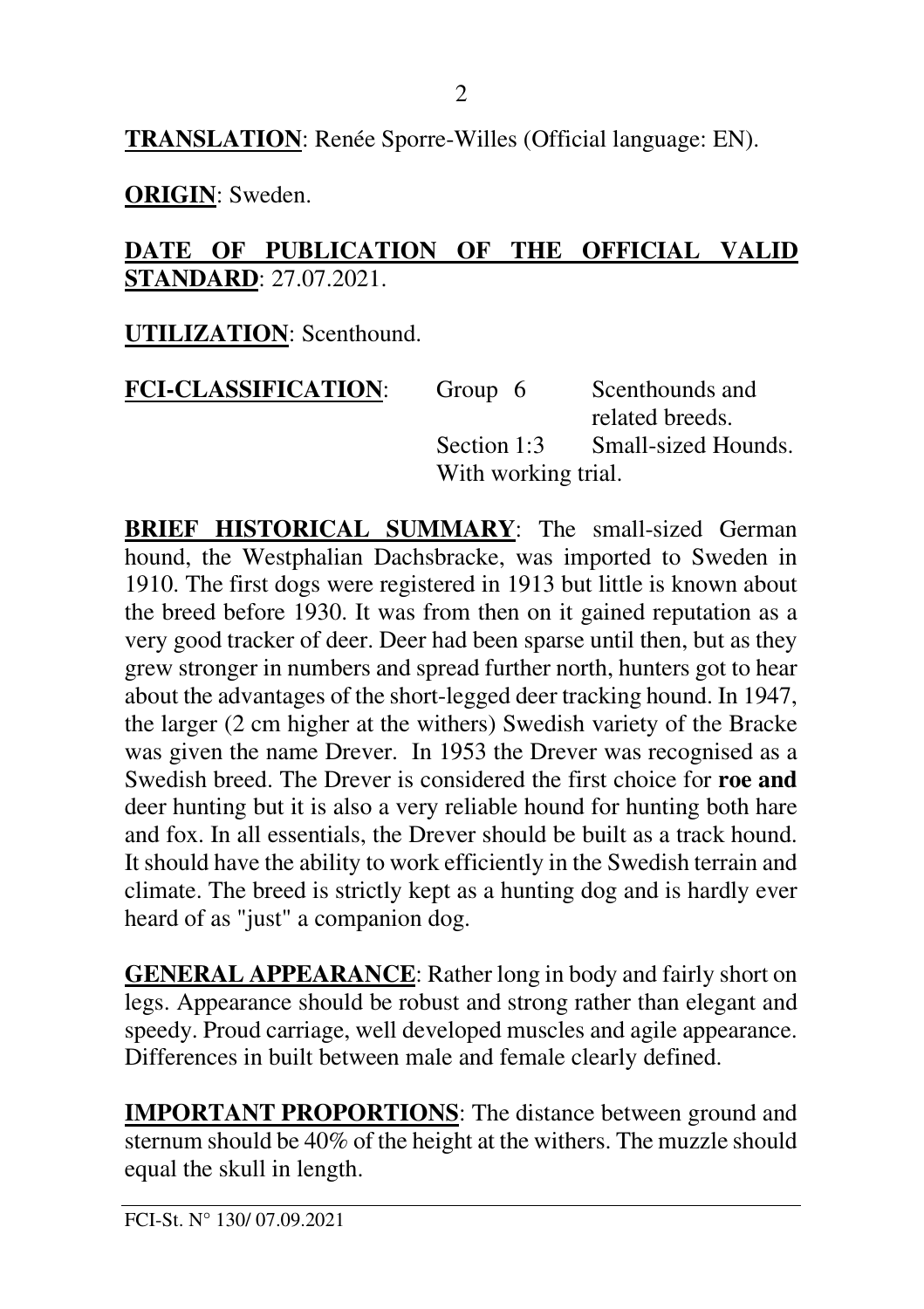**BEHAVIOUR/TEMPERAMENT**: Keen and even-tempered hound. Never aggressive, nervous or shy.

**HEAD:** Rather large in proportion to body. Longish and tapering towards the nose. The muzzle should equal the skull in length.

CRANIAL REGION: Skull: Only slightly arched. Stop: Slight.

### FACIAL REGION:

Nose: Black, with well-developed and wide-open nostrils.

Muzzle: Viewed from above or the side muzzle well developed, never snipy. Bridge of nose straight or very slightly convex.

Lips: Tight, closely fitting. They perfectly cover the teeth. Corner of the mouth not visible.

Jaws/Teeth: Jaws strong with a perfect, regular and complete scissor bite. **Lack of PM1 and M3 should no longer be considered as a disqualifying fault.** Level bite permissible. Cheeks:

**EYES**: Bright and full of expression, neither protruding **nor showing white**. Dark brown **in colour**. Eye rims closely fitting.

**EARS**: Set fairly low, medium long and broad, hanging without folds close to the cheeks. Rounded tips.

**NECK**: Proportionally long and powerful, merging well into shoulders; skin supple and tight fitting.

### **BODY**:

Top line: **Backline** level.

Withers: Well defined in males.

Back: Powerful and muscular.

Loin: Strong and comparatively short. Slightly arched viewed from the side.

Croup: Slightly inclined, long and broad.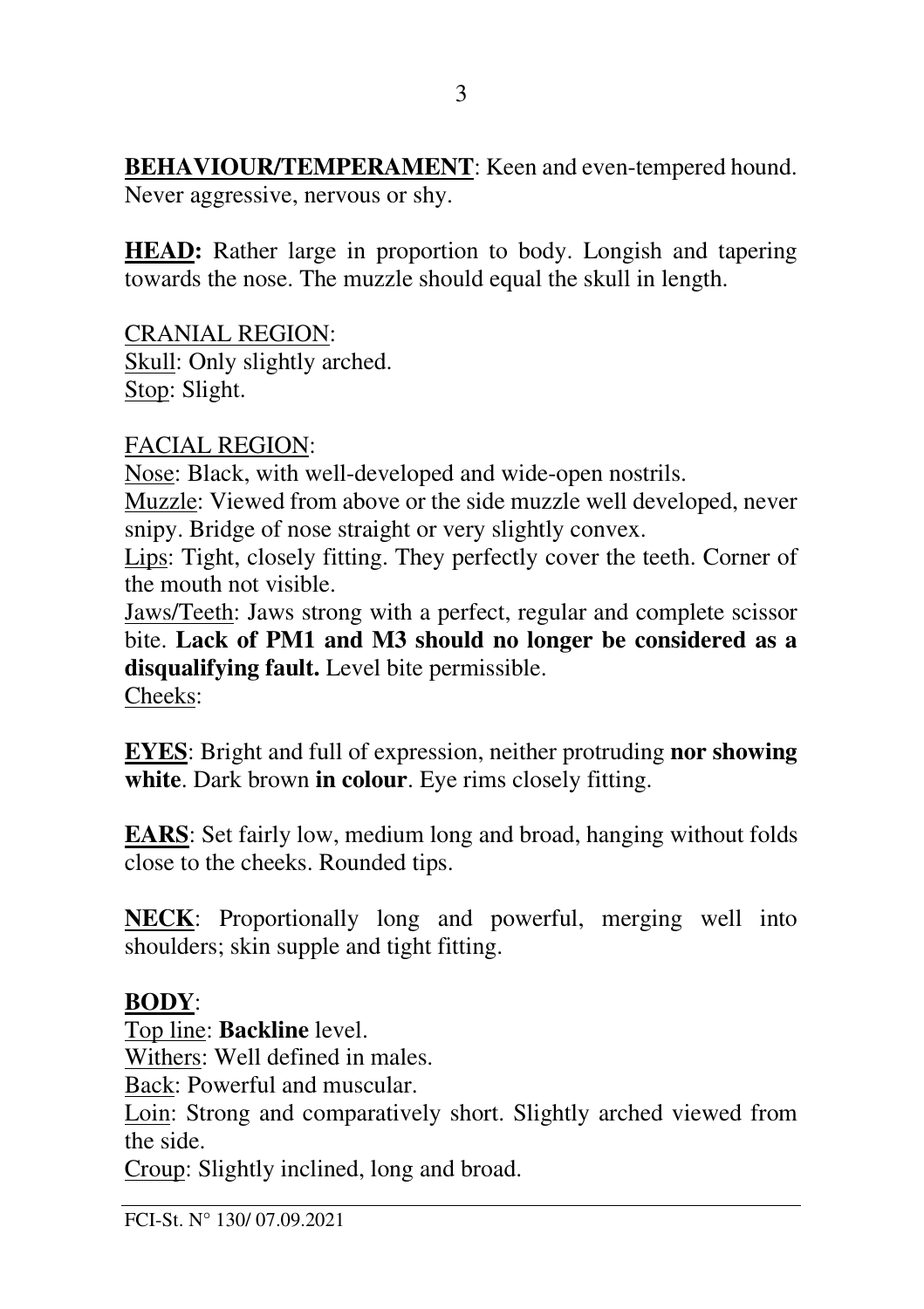Chest: Well developed, oval and clearly reaching below elbows. Ribs well developed **to the rear.** Well defined **prosternum.**

Underline and belly: Line of sternum evenly joining the slightly tucked up belly.

**TAIL**: Long and thick at base. Preferably hanging down but may be carried higher but never over the back.

### **LIMBS**

FOREQUARTERS:

General appearance: Straight legs viewed from front and with strong bone.

Shoulder: Shoulders long, broad and muscular with well-developed withers. Closely fitting. Viewed from the side set at an angle of 50° to the horizontal line.

Upper arm: Proportionally long and broad. Closely fitting but yet very mobile. Set at an angle of 100° to shoulder blade.

Elbow: Turning neither in nor out.

Metacarpus (Pastern): Springy with a slight angle to forearm, viewed from the side.

Forefeet: Firm, with well-knit toes and well-developed pads. Feet turning neither in nor out.

HINDQUARTERS:

General appearance: Parallel when viewed from behind.

Thigh: Broad with well-developed muscles.

Stifle (Knee): Well angulated.

Hock joint: Broad, strong and well angulated.

Metatarsus (Rear pastern): Short and standing almost vertical.

Hind feet: Firm, with well-knit toes and well-developed pads. Feet turning neither in nor out.

**GAIT / MOVEMENT**: Movement should be even, parallel and long-reaching. Backline to remain level.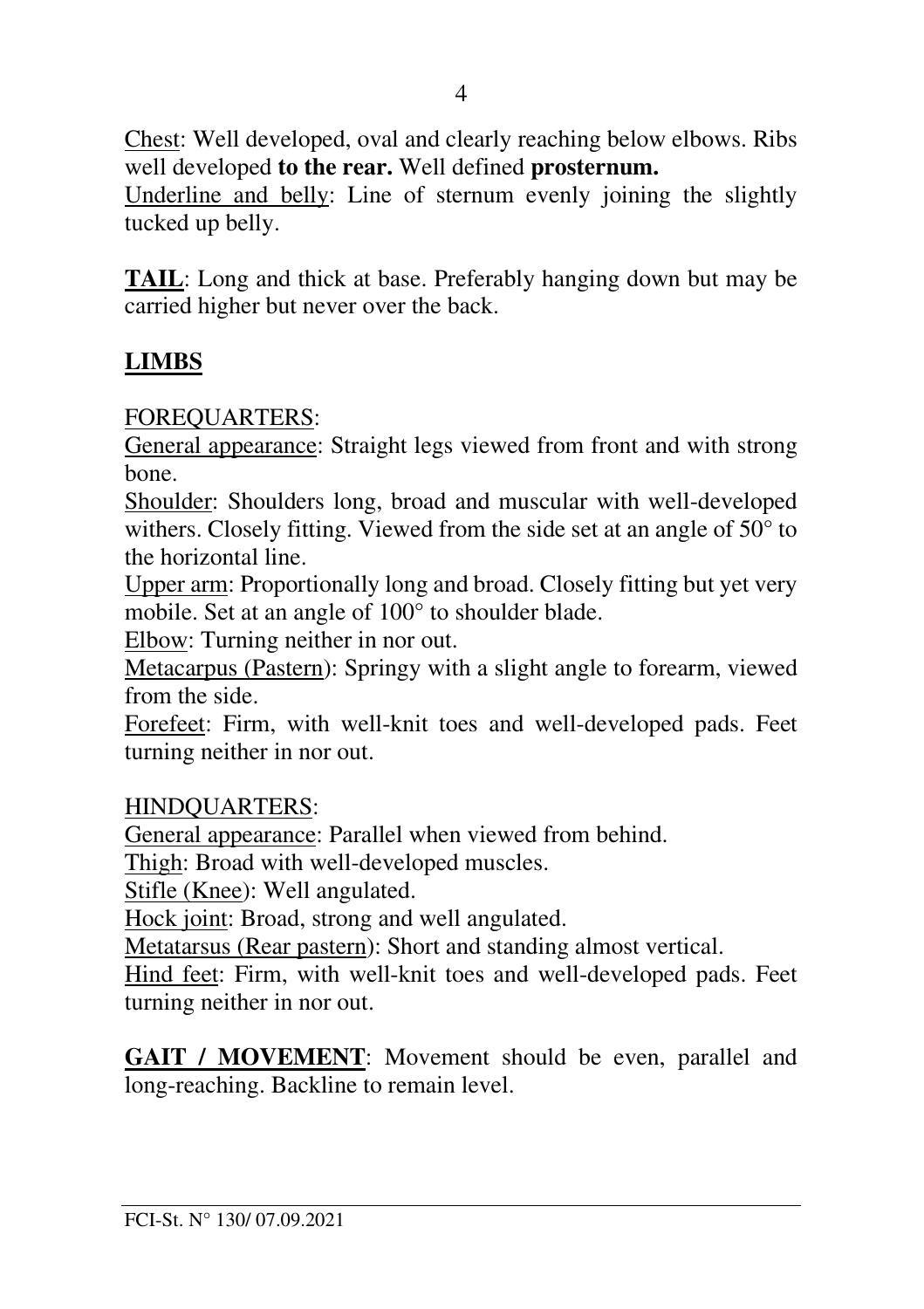### **COAT**

Hair: Harsh, straight and lying close to body. On head, ears and lower part of legs coat should be shorter. On neck, back and backside of thighs coat should be longer. On underside of tail bushy but not forming a fringe.

Colour: All colours with white markings are permissible. Not accepted is **predominant** white, **merle** or liver brown. Colours should be very well defined. White markings should be visible from all angles and shall preferably be in form of a blaze, a full necklace, on legs, feet and tip of tail. Symmetrical markings preferred.

### **SIZE AND WEIGHT**:

| Height at the withers: Males: | Ideal size 35 cm with a permitted          |
|-------------------------------|--------------------------------------------|
|                               | variation of 32–38 cm.                     |
|                               | Females: Ideal size 33 cm with a permitted |
|                               | variation of 30–36 cm.                     |

**FAULTS**: Any departure from the foregoing points should be considered a fault and the seriousness with which the fault should be regarded should be in exact proportion to its degree and its effect upon the health and welfare of the dog **and its ability to perform its traditional work**.

- Flesh-coloured nose.
- Light eyes.
- Incomplete numbers of incisors.
- White markings other than those mentioned in the standard.

### **SEVERE FAULTS**:

- Too low on legs.
- Narrow lower jaw.
- Sway back. Roach back.
- Bandy front fore legs.
- Feet turning in or out.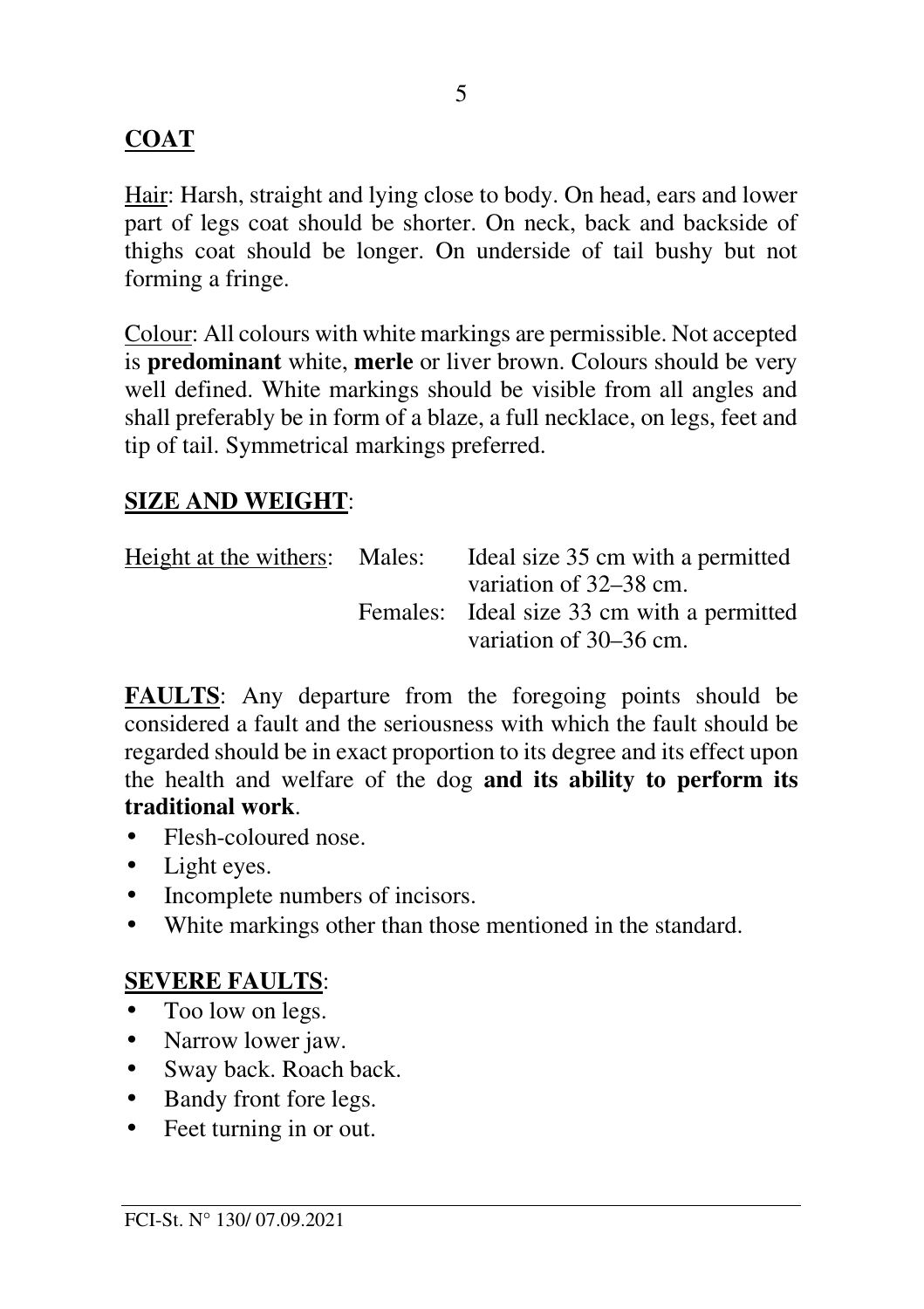## **DISQUALIFYING FAULTS**:

- Aggressive or overly shy dogs.
- Any dog clearly showing physical or behavioural abnormalities.
- One or both eyes blue.
- Pronounced over- or undershot bite.
- Faulty position of one or both canines of the lower jaw which, (when the mouth is shut, can damage the upper gums or the (palate.
- Kinked or otherwise deformed tail.
- **Predominant white coat, merle or liver brown colour.**
- Under- or oversized.

## **N.B.**:

- Male animals should have two apparently normal testicles fully descended into the scrotum.
- Only functionally and clinically healthy dogs, with breed typical conformation, should be used for breeding.

### **The latest amendments are in bold characters.**